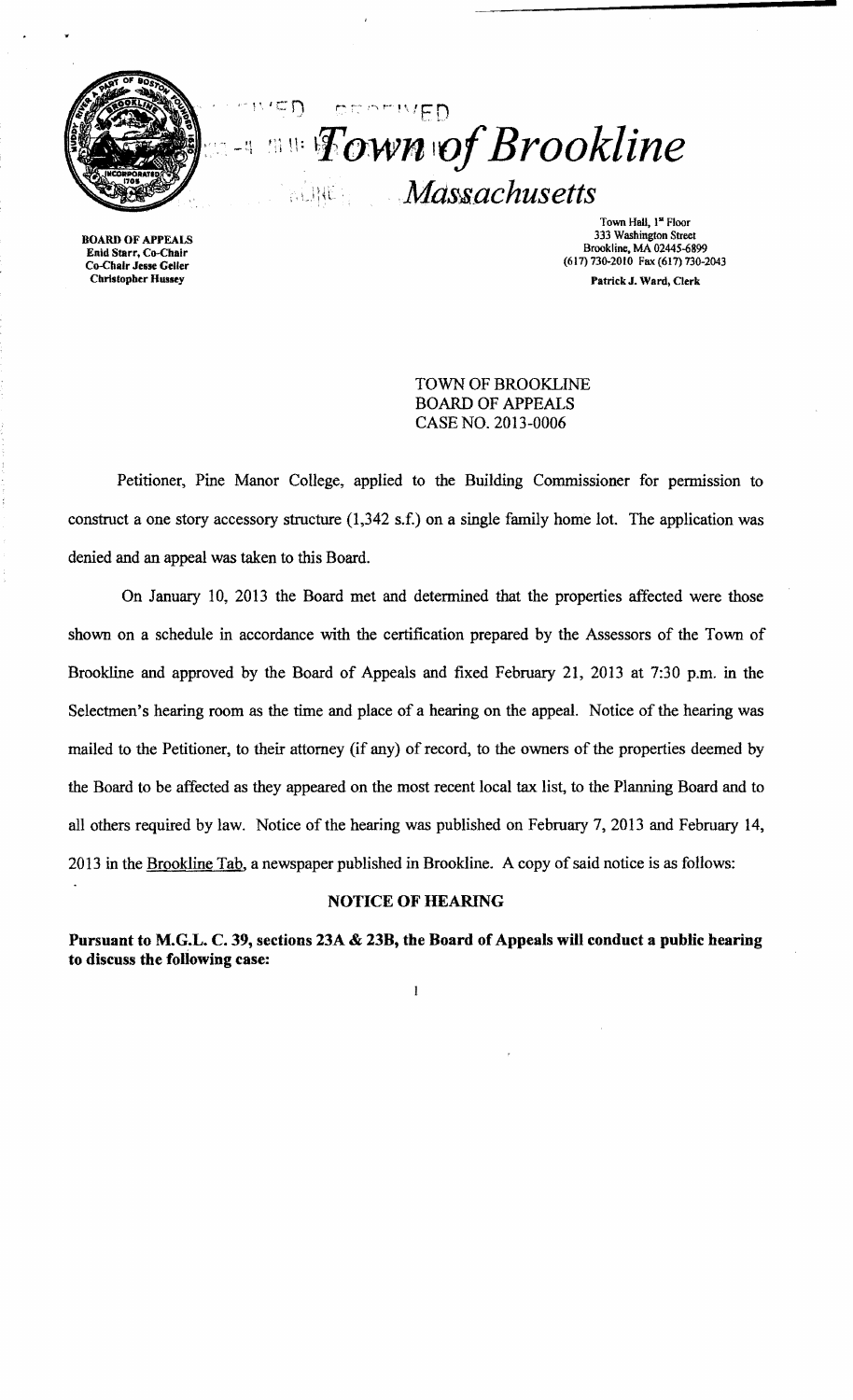Petitioner: Pine Manor College Owner: Pine Manor College Location of Premises: 400 Heath Street Date of Hearing: February 21, 2013 Time of Hearing: 7:30 p.m. Place of Hearing: Selectmen's Hearing Room, 6<sup>th</sup> Floor

A public hearing will be held for a variance and/or special permit from:

### 1. 4.07 Table of Use Regulations; Use #61

# of the Zoning By-Law to construct a one story accessory structure  $(1,342 \text{ s.f.})$  on a single family home lot - contingent on the approval of land subdivision of BOA case #2012-0066.

Said premise located in an S-40 Residential district.

*Hearings, once opened, may be continued by the Chair to a date and time certain. No further notice will be mailed to abutters or advertised in the TAB. Questions regarding whether a hearing has been continued, or the date and time of any hearing may be directed to the Zoning Administrator at 617-734-*<br>*check meeting calendar 2134 or check meeting calendar at:http://calendars.town.brookline.ma.usIMasterTownCalandarl? FormID= 158.* 

The Town of Brookline does not discriminate on the basis of disability in admission to, access to, or *operations of its programs, services or activities. Individuals who need auxiliary aids for effective communication in programs and services of the Town of Brookline are invited to make their needs known to the ADA Coordinator, Stephen Bressler, Town of Brookline,* 11 *Pierce Street, Brookline, MA 02445. Telephone:* (617) *730-2330; TDD* (617) *730-2327.* 

# Enid Starr Jesse Geller Christopher Hussey

At the time and place specified in the notice, this Board held a public hearing. Present at the hearing was Chairman, Enid Starr, and Board Members Mark Zuroff and Christopher Hussey. The case was presented by Attorney Robert L. Allen, Jr., 300 Washington Street, Massachusetts. Also in attendance was Ellen Hurwitz, the acting president of Pine Manor College, and Pine Manor's counsel Louis Miller.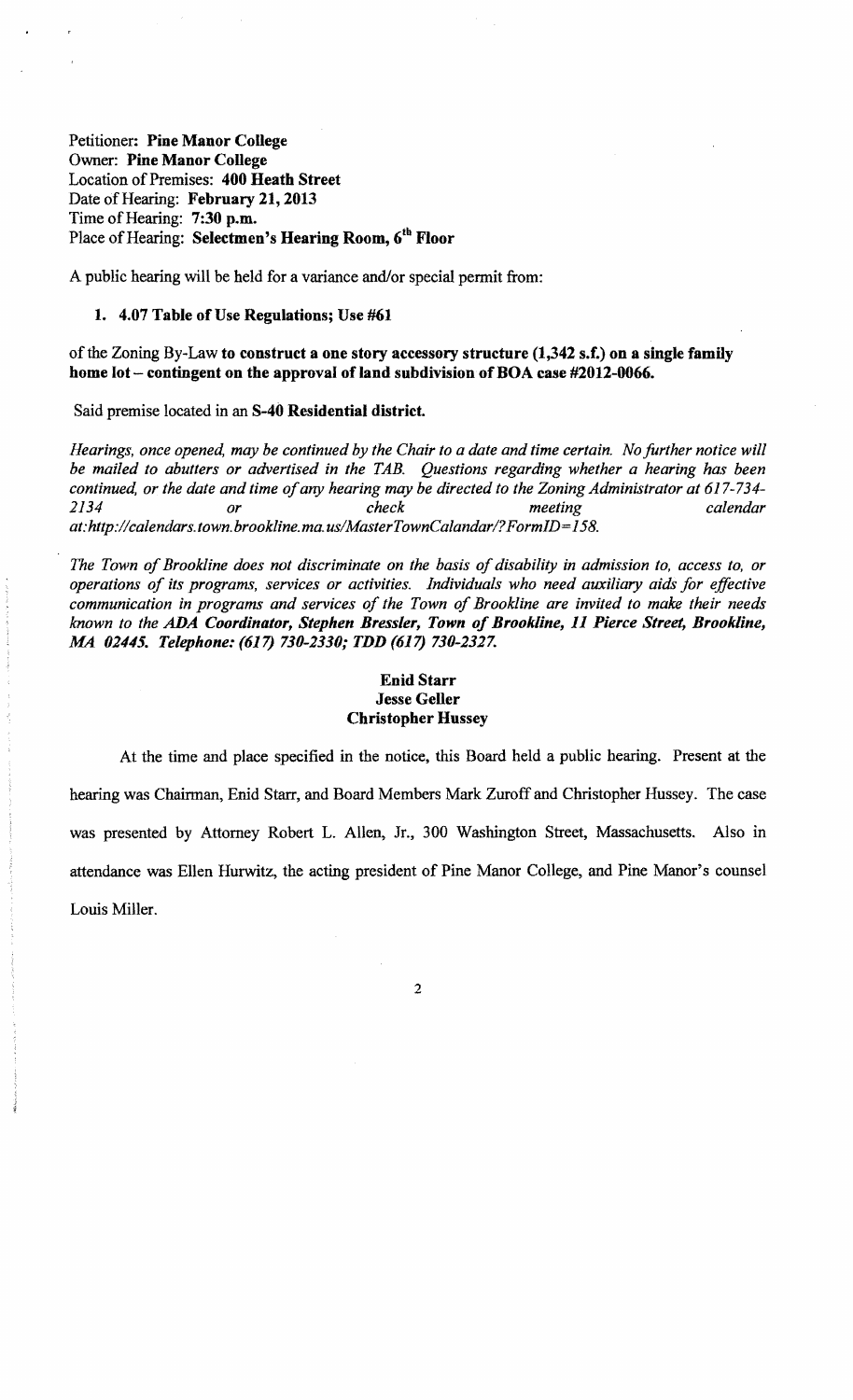Chairman Starr called the hearing to order at 7:30 p.m. Attorney Allen stated that the petitioner wished to construct a single family home, domestic employee residence and a one story accessory structure on a single family home lot, contingent upon the approval of an ANR subdivision plan dividing 5.2 acres from the Pine Manor College campus. Mr. Allen explained that the matter before the Board is a companion to Case No. 2012-0066, which had been approved by the Board earlier in the evening. The petitioner's intent is to subdivide 5.2 acres of land from Pine Manor College and build a single family home with a domestic employee residence and a 1,342 square foot noncommercial accessory structure. The structure is anticipated to be a barn typology with wood clad walls, a stone base, zinc metal roof, windows and shutters.

Attorney Allen stated that the petitioner comes before the Board for relief under **Section 4.07** of the Zoning Code, Table of Use Regulations #61, which requires that a special permit for any accessory structure greater than 150 square feet. Mr. Allen discussed the legal requirements for special permit under **Section 9.05** of the Zoning By-Law. The specific site is an appropriate location for such use, structure, or condition. The lot is five times the minimum lot size for an S-40 zoning district. The use as developed will not adversely affect the neighborhood. The accessory structure is not visible from any public way and that a landscape plan would be submitted to the Assistant Director of Regulatory Planning to minimize any visibility form abutting homes. Further, the proposed use will not adversely impact the neighborhood and there will be adequate and appropriate facilities provided for the proper operation of the proposed use. Finally, the development as proposed will not have a significant adverse effect on the supply of housing available for low and moderate income people.

Attorney Allen stated that the Planning Board gave this application unanimous support and that there was no neighborhood opposition to this request. Attorney Allen stated that the applicant will be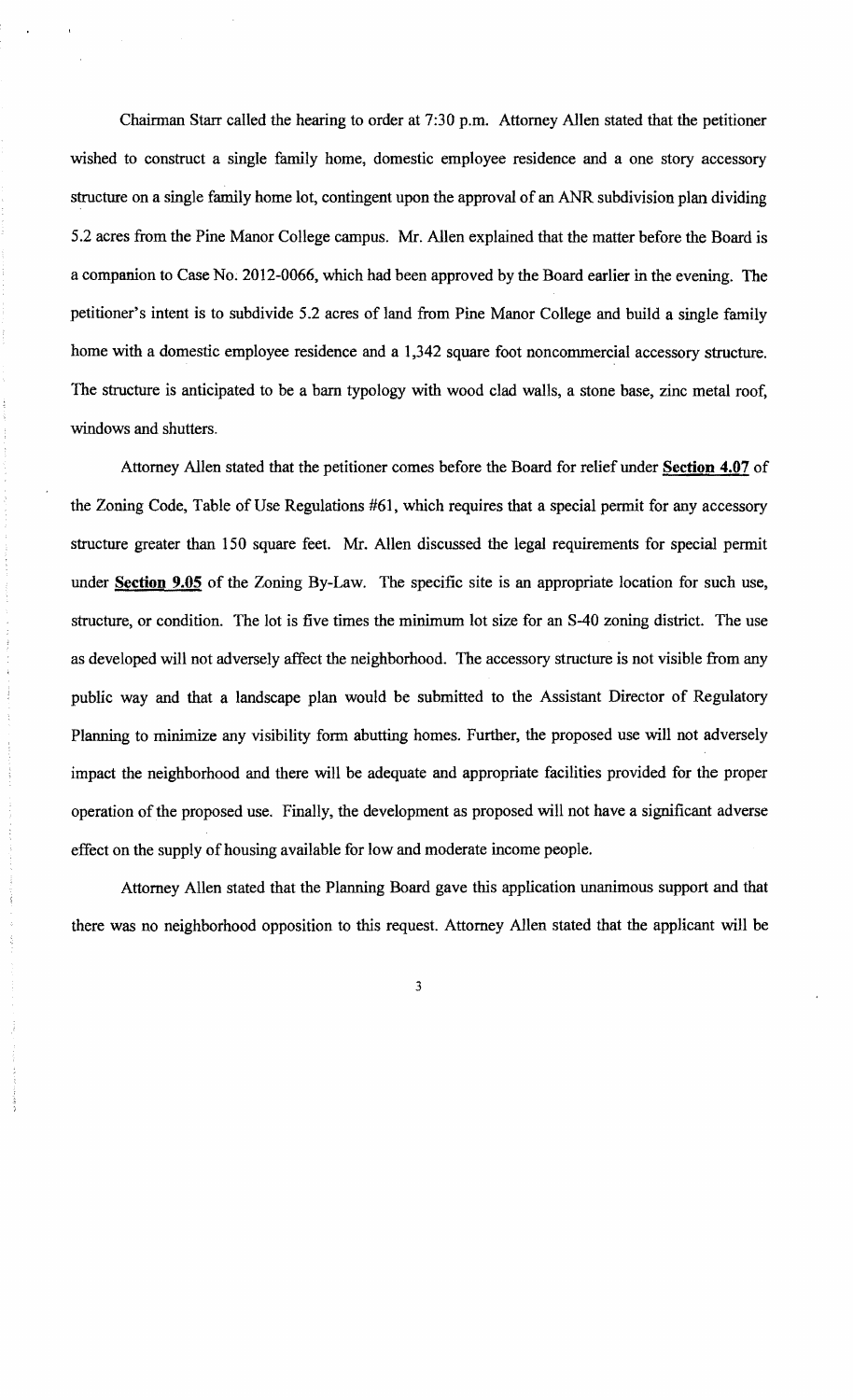providing to the Planning Department an extensive landscaping plan that will minimize any visibility of the structure or any abutting properties.

Board Member Hussey inquired as to the purpose of the accessory structure. Attorney Allen stated that the structure will be used as a personal wellness/fitness area.

Board Member Zuroff inquired how there can be an accessory structure when there are no plans for a house for it to be accessory to. Attorney Allen stated that the applicant presented a plan to the Building Department with a single-family home, a domestic employee's house, along with this accessory structure. The Building Department cited only the accessory structure. Attorney Allen also informed the Board that the reason for moving forward at this time was to streamline the process to ensure that the neighborhood, who were actively involved in the earlier Case No. 2012-0066, were aware of what relief would be required for the new lot, if approved. Chairman Starr stated that the Board has heard something similar before when the Runkle School requested parking relief w before detailed plans were filed. Chairman Starr stated that she generally had no problem with the request and its timing unless there was considerable opposition to it.

The Chairman asked whether anyone in attendance wished to speak in favor of or against the proposal. No one spoke in favor or in opposition to the proposal. Glenda Manzi, 150 Yarmouth Road, inquired as to the proposed setbacks of the accessory structure. Attorney Allen indicated that the requirement was six (6) feet and this would be greater than twenty (20) feet.

Polly Selkoe, Planner for the Town of Brookline, delivered the findings of the Planning Board.

#### **FINDINGS**

| Dimensional Requirements   | Allowed  | Proposed   | <b>Relief</b>   |
|----------------------------|----------|------------|-----------------|
| <b>Accessory Structure</b> | 150 s.f. | 1,342 s.f. | Special Permit* |

| Section 4.07 – Table of Use Regulations; Use #61 |  |  |  |  |  |  |
|--------------------------------------------------|--|--|--|--|--|--|
|--------------------------------------------------|--|--|--|--|--|--|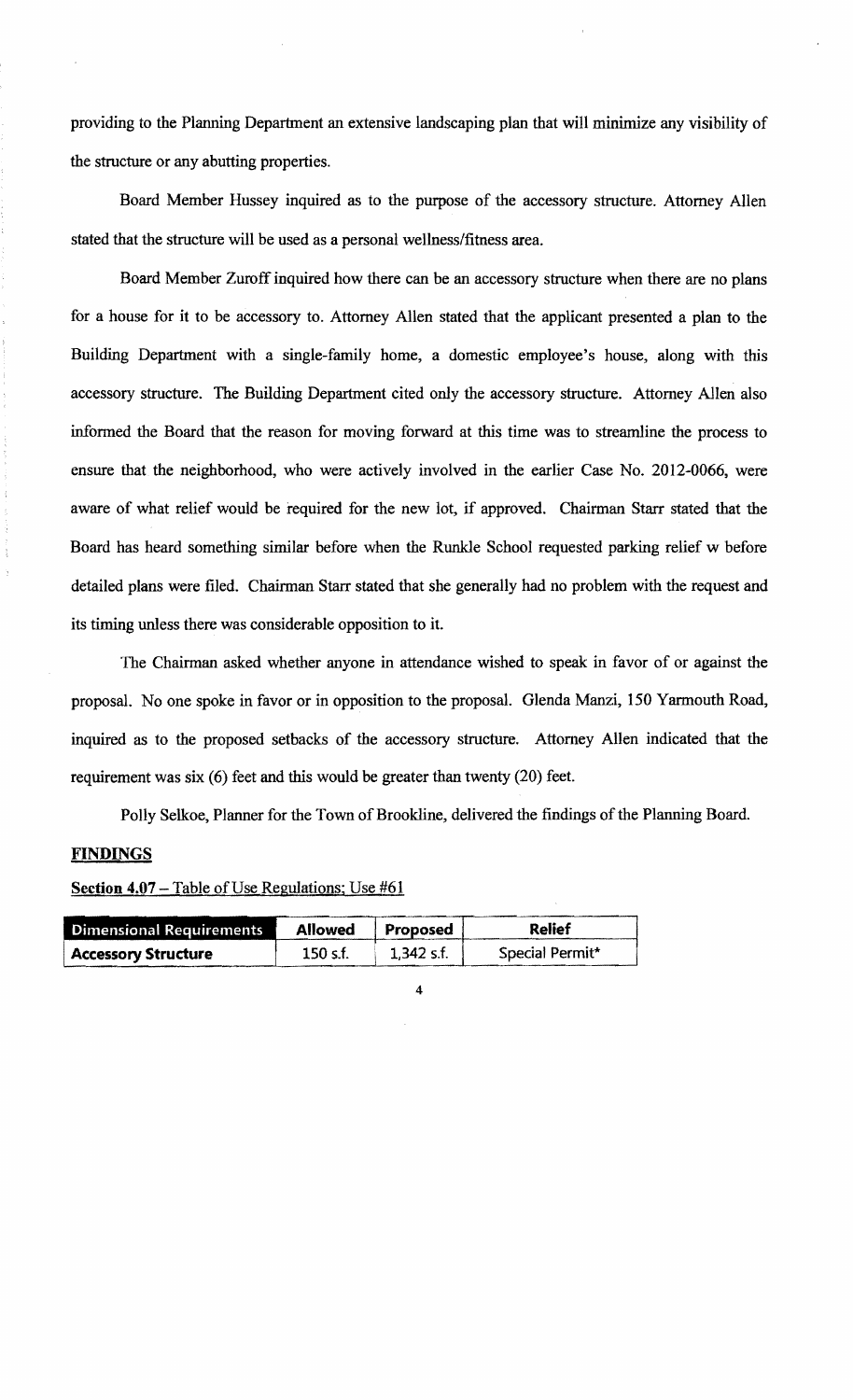The Planning Board is supportive of the construction of this accessory structure. The proposed structure will be located on a property five times the minimum lot size for this zoning district and in an area that is not visible from Woodland Road. The Planning Board recommends that the applicant install landscaping to minimize any visibility of the structure from the abutting property directly to the west.

Therefore, if the Board of Appeals has approved the subdivision of land from Pine Manor College, the Planning Board recommends approval of the accessory structure on a 5.2 acre single family house lot, per the elevations by Landry Design Group, 1/7/13, and the site plan by Whitman & Bingham Associates, LLC, 11/20/2012, subject to the following conditions:

- 1. Prior to issuance of a building permit, the applicant shall submit final floor, elevation and site plans, subject to the review and approval of the Assistant Director for Regulatory Planning.
- 2. Prior to the issuance of a building permit, the applicant shall submit a final landscape plan, subject to the review and approval of the Assistant Director of Regulatory Planning.
- 3. Prior to the issuance of a building permit, the applicant shall submit to the Building Commissioner for review and approval for conformance to the Board of Appeals decision: 1) a final site plan stamped and signed by a registered engineer or land surveyor; 2) final floor plans and building elevations stamped and signed by a registered architect; and 3) evidence that the Board of Appeals decision and the Approval Not Required Subdivision Plan have been recorded at the Registry of Deeds.

The Chairman then called upon Michael Yanovich, Head of the Building Department, to deliver the comments of the Building Department. Mr. Yanovich stated that he had no objections to the proposal and that he feels the proposal is reasonable considering the size of the lot and the proposed setbacks. The Building Department supported granting relief.

The Board, having heard all the testimony, deliberated on the merits of the application. Chairman Starr stated that all the elements for a special permit under Section 9.05 have been met. Chairman Starr began by stating that she felt all the conditions of the Special Permit had been met and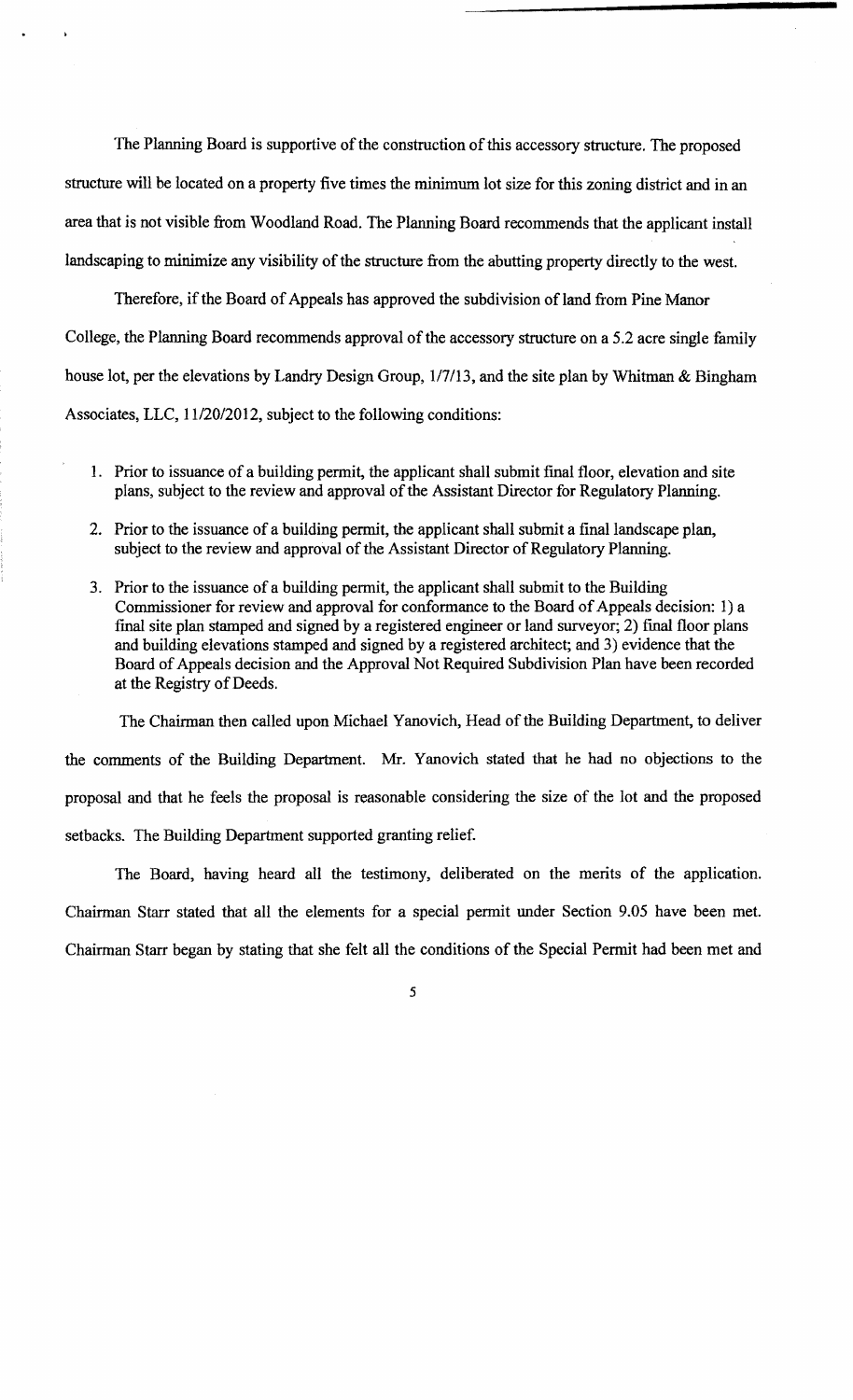that the proposed landscaping was adequate to ensure that the structure would not adversely affect the neighbors. Board Members Zuroff and Hussey concurred with Chairman Starr and reiterated that the elements for special permit were met and relief was appropriate.

The Board then determined, by unanimous vote that relief by special permit under Section 9.05 of the Zoning By is appropriate. The Board made the following specific findings pursuant to said Section 9.05 of the Zoning By-Law:

- a. The specific site is an appropriate location for such a use, structure, or condition.
- b. The use as developed will not adversely affect the neighborhood.
- c. There will be no nuisance or serious hazard to vehicles or pedestrians.
- d. Adequate and appropriate facilities will be provided for the proper operation of the proposed use.
- e. The development as proposed will not have a significant adverse effect on the supply of housing available for low and moderate income people.

Accordingly, the Board voted unanimously to grant the requested relief subject to the following conditions:

- 1. Prior to issuance of a building permit, the applicant shall submit final floor, elevation and site plans, subject to the review and approval of the Assistant Director for Regulatory Planning.
- 2. Prior to the issuance of a building permit, the applicant shall submit a final landscape plan, subject to the review and approval of the Assistant Director of Regulatory Planning.
- 3. Prior to the issuance of a building permit, the applicant shall submit to the Building Commissioner for review and approval for conformance to the Board of Appeals decision: 1) a final site plan stamped and signed by a registered engineer or land surveyor; 2) final floor plans and building elevations stamped and signed by a registered architect; and 3) evidence that the Board of Appeals decision and the Approval Not Required Subdivision Plan have been recorded at the Registry of Deeds.